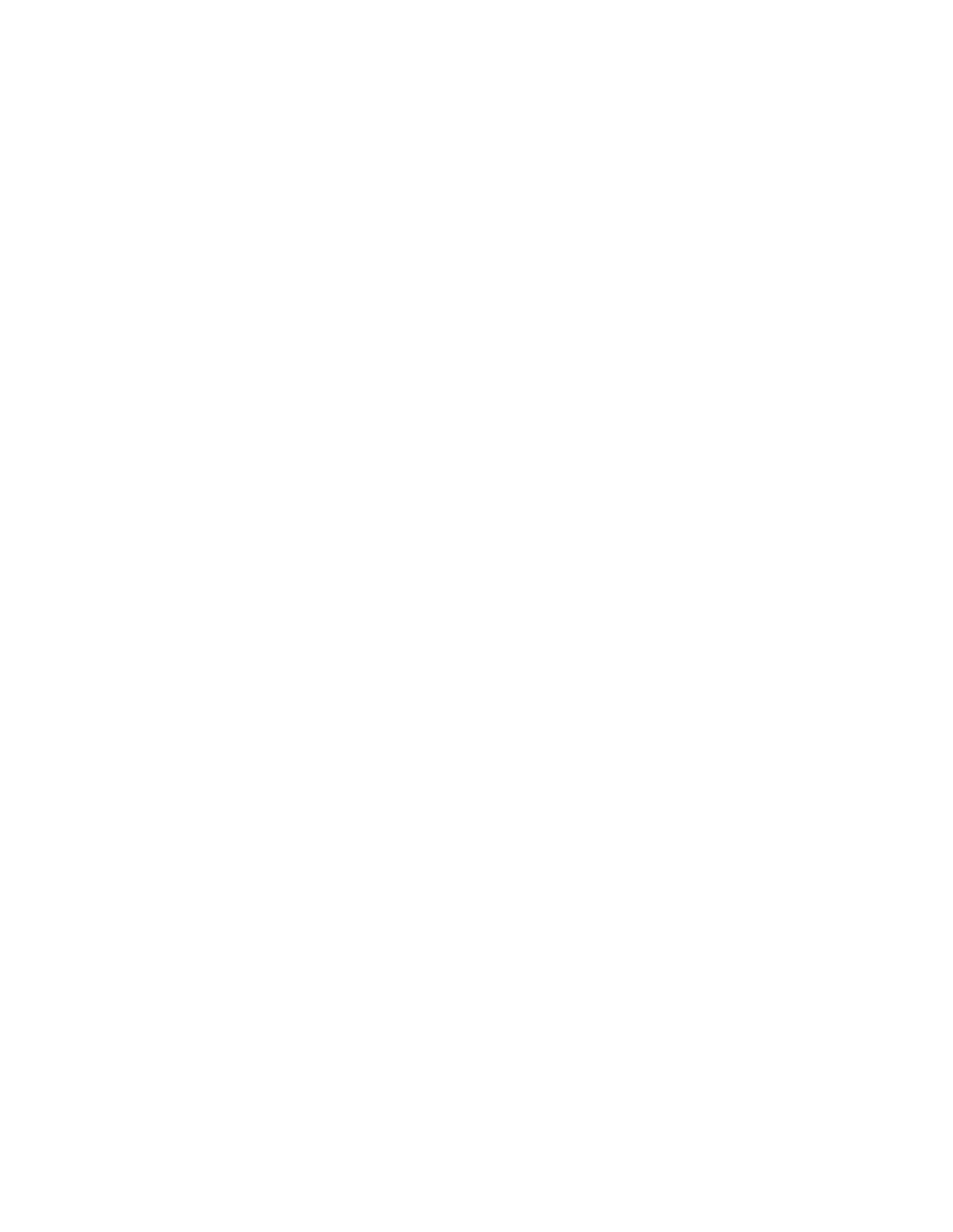

**Pennsylvania Department of Revenue**

# **Instructions for PA W-2 RW**

Interest Income

PA-40 W-2 RW IN (EX) 07-19

## **GENERAL INFORMATION**

#### **PURPOSE OF SCHEDULE**

Use the PA W-2 RW to provide supplemental information regarding amounts reported on federal Form W-2, Wage and Tax Statement, so that the department may reconcile the wages to determine if the proper amount of gross compensation income is reported for Pennsylvania personal income tax purposes. The W-2 RW may also be used to provide additional information regarding nonqualified deferred compensation distributions previously taxed.

## **RECORDING DOLLAR AMOUNTS**

Show money amounts in whole-dollars only. Eliminate any amount less than \$0.50 and increase any amount that is \$0.50 or more to the next highest dollar.

## **WHO MUST COMPLETE**

The W-2 RW must be completed by taxpayers when the amount shown as Medicare wages in Box 5 of the W-2 are greater than Pennsylvania wages shown in Box 16 and there is insufficient information included on the W-2 to reconcile the wages without the additional information represented on the W-2 RW. The W-2 RW must also be completed when a PA resident taxpayer works in another state and Pennsylvania tax is not withheld from the wages when insufficient information is included on the W-2 to adjust the wages to the amount of world-wide wages a Pennsylvania resident would be subject to using Pennsylvania personal income tax rules. The W-2 RW may also be used to provide additional information regarding when wages reported on PA-40 Schedule W-2S, Wage Statement Summary, are not subject to tax for Pennsylvania personal income tax purposes.

## **SCHEDULE INSTRUCTIONS**

## **IDENTIFICATION INFORMATION**

**NAME OF TAXPAYER ON W-2**

Enter the name of the taxpayer shown on the W-2.

#### **SOCIAL SECURITY NUMBER**

Enter the Social Security number (SSN) of the taxpayer shown on the W-2.

#### **EMPLOYER'S IDENTIFICATION NUMBER**

Enter the federal employer identification number from Box b of the W-2 for the employer whose wages are being reconciled.

## **GENERAL INSTRUCTIONS**

Column A reconciles the amount of federal wages in Box 1 of the W-2 to the amount of Medicare wages reported in Box 5 of W-2. Include those items of compensation, such as various types of retirement plan deferrals and any other items of compensation that are not included in federal wages but are included Medicare wages in Section II of the W-2 RW. Include those items of compensation included in federal wages that are not included in Medicare wages in Section III of the W-2 RW.

Column B reconciles federal wages in Box 1 of the W-2 to Pennsylvania wages in Box 16 or to what Pennsylvania wages should be (for wages earned by a Pennsylvania resident outside the state or by nonresidents). Include those items of compensation, such as various types of retirement plan deferrals and any other items of compensation that are not included in federal wages but are included Pennsylvania wages in Section II of the W-2 RW. Include those items of compensation included in federal wages that are not included in Pennsylvania wages in Section III of the W-2 RW.

Column C reconciles Medicare wages in Box 5 of the W-2 to Pennsylvania wages in Box 16 or to what Pennsylvania wages should be (for wages earned by a Pennsylvania resident outside the state or by nonresidents). Include those items of compensation, that are not included in Medicare wages but are included Pennsylvania wages in Section II of the W-2 RW. Include those items of compensation included in Medicare wages that are not included in Pennsylvania wages in Section III of the W-2 RW.

**NOTE:** The most common differences between federal, Medicare and Pennsylvania wages are included on Lines 1 thru 8 and Lines 10 thru 17. Other additions and subtractions not listed may be reported on Lines 9 and 17, respectively.

**IMPORTANT:** If including the W-2 RW with a PA-40, /!\ Personal Income Tax Return, all three columns of the W-2 RW must be completed.

## LINE INSTRUCTIONS

## SECTION I

#### **STARTING POINT**

Enter the amount of federal wages from Box 1 of the W-2 in the space above the headings for Columns A and B.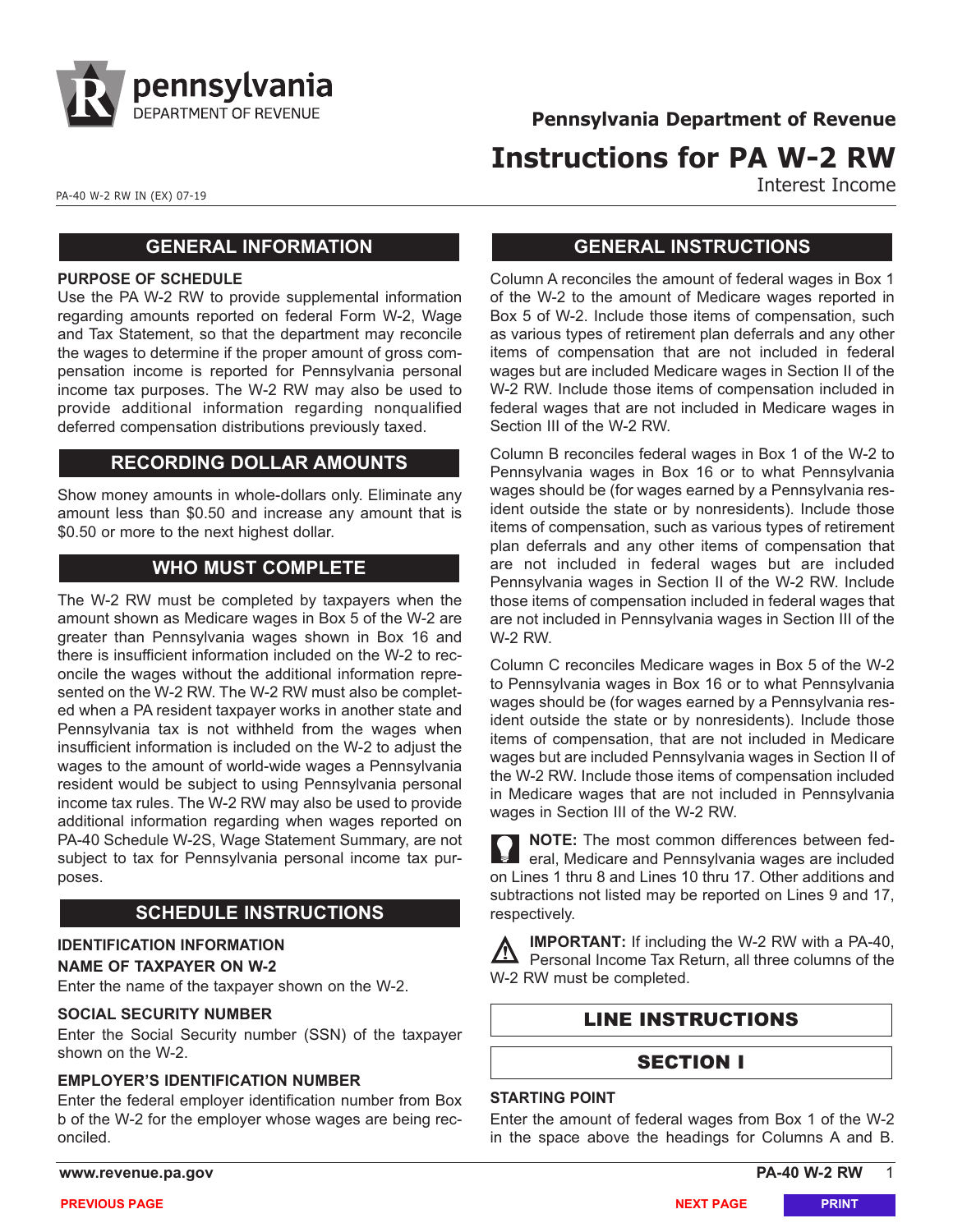Enter the amount of Medicare wages from Box 5 of the W-2 in the space above the heading for Column C.

## SECTION II

#### **ADDITIONS**

## **LINE 1**

#### **COLUMN A**

Enter the amount of any company contributions to a deferred compensation plan not included in federal wages that are included in Medicare wages.

### **LINE 2**

#### **COLUMNS A AND B**

Enter the amount of any elective deferrals the taxpayer/employee made to an IRC Section 401(k) cash or deferred arrangement plan shown as Code D in Box 12 of the W-2. If contributions were made but are not shown in Box 12 of the W-2, enter the amount from the last pay statement of the year from the employer.

## **LINE 3**

#### **COLUMNS A AND B**

Enter the amount of any elective deferrals the taxpayer/employee made to an IRC Section 403(b) salary reduction agreement shown as Code E in Box 12 of the W-2. If contributions were made but are not shown in Box 12 of the W-2, enter the amount from the last pay statement of the year from the employer.

## **LINE 4**

#### **COLUMNS A AND B**

Enter the amount of any elective deferrals the taxpayer/employee made to an IRC Section 408(k)(6) salary reduction agreement shown as Code F in Box 12 of the W-2. If contributions were made but are not shown in Box 12 of the W-2, enter the amount from the last pay statement of the year from the employer.

## **LINE 5**

#### **COLUMNS A AND B**

Enter the amount of any elective and non-elective deferrals the taxpayer/ employee made to an IRC Section 457(b) deferred compensation plan shown as Code G in Box 12 of the W-2. If contributions were made but are not shown in Box 12 of the W-2, enter the amount from the last pay statement of the year from the employer.

## **LINE 6**

## **COLUMNS A AND B**

Enter the amount of any elective deferrals the taxpayer/employee made to an IRC Section 501(C)(18)(D) tax-exempt organization plan shown as Code H in Box 12 of the W-2. If contributions were made but are not shown in

Box 12 of the W-2, enter the amount from the last pay statement of the year from the employer.

## **LINE 7**

#### **COLUMN A**

Enter the amount of earnings on amounts deferred that are included in Box 1 when a nonqualified deferred compensation (NQDC) plan fails to satisfy the requirements under IRC Section 409A plan shown as Code Z in Box 12 of the W-2.

## **LINE 8**

#### **COLUMNS A AND B**

Enter the amount of any deferrals the taxpayer/employee made to a nonqualified deferred compensation (NQDC) plan that are not required to be included in compensation under IRC Section 409A shown as Code Y in Box 12 of the W-2. If contributions were made but are not shown in Box 12 of the W-2, enter the amount from the last pay statement of the year from the employer.

## **LINES 9a THROUGH 9e**

## **COLUMNS A AND B**

Enter the amount of any items of compensation not shown on Lines 1 thru 8 that are not included in federal wages that are included in Medicare or Pennsylvania wages.

#### **COLUMN C**

Enter the amount of any items of compensation not shown on Lines 1 thru 8 that are not included in Medicare wages that are included in Pennsylvania wages.

## **LINE 10**

#### **COLUMNS A AND B**

Add the amounts on Lines 1 thru 9e and enter the total for each column.

## SECTION III

#### **SUBTRACTIONS**

## **LINE 11**

#### **COLUMN C**

Enter the amount of any company contributions to a deferred compensation plan not included in federal wages that are included in Medicare wages.

## **LINE 12**

#### **COLUMNS B AND C**

Enter the amount of the cost of group-term life insurance payments shown as Code C in Box 12 of the W-2. If payments were made but are not shown in Box 12 of the W-2, enter the amount from the last pay statement of the year from the employer.

**PREVIOUS PAGE NEXT PAGE PRINT**